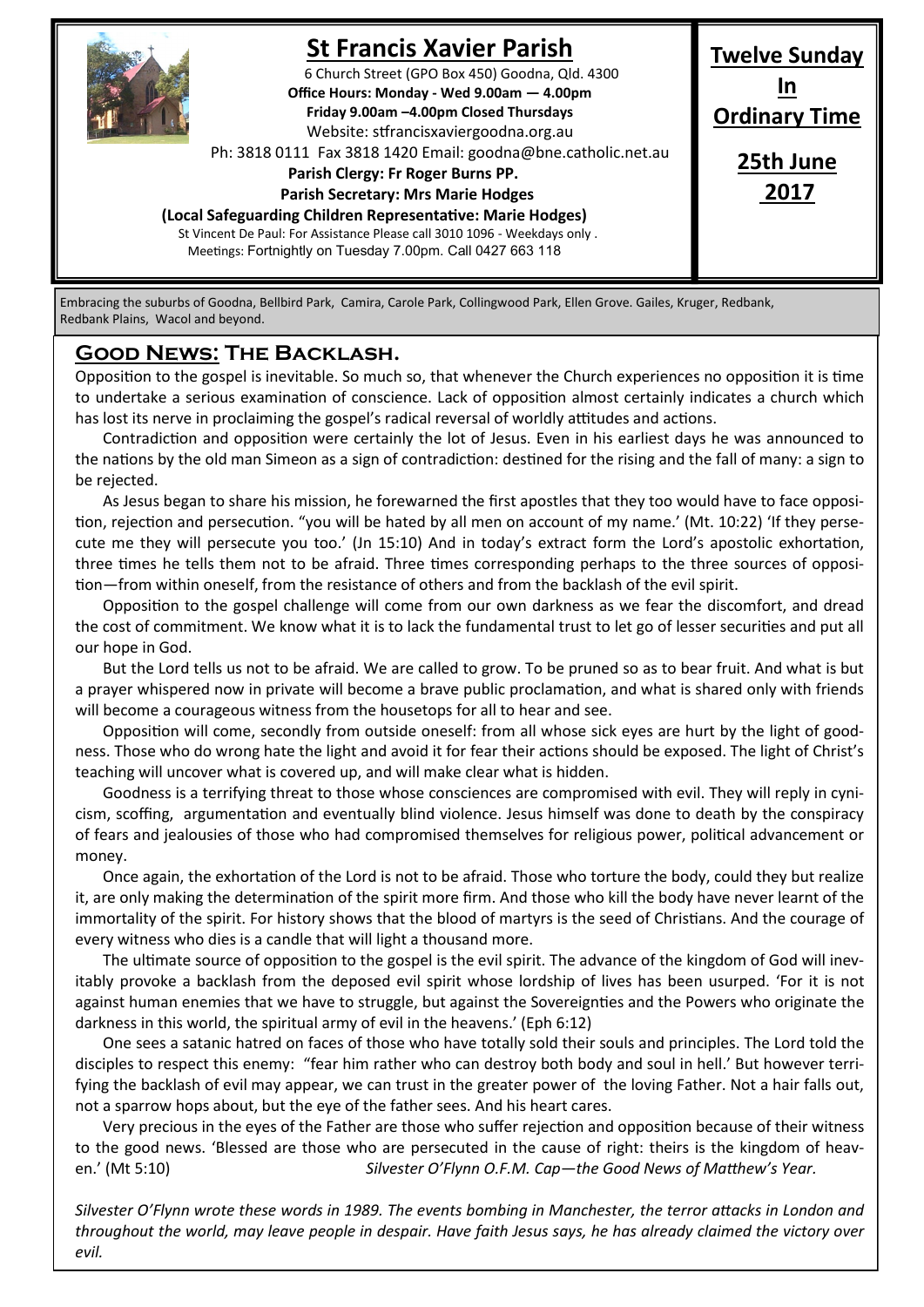**Confirmations 2017.** Please keep in your prayer the thirty young people who will be Confirmed by Bishop Ken Howell in July. This Sunday is their last preparation session.

**Synod Youth Survey** Pope Francis wants to know what young people from across the globe (aged 16-29) are thinking.

All Australian young people are invited to complete a Youth Survey that has been distributed by the Australian Catholic Bishops Conference (ACBC before Sunday 2nd July 2017. By completing this survey, you could go in the draw to win one of three Dr Dre Solo 2.0 On-Ear Headphones!

For more information and to take the survey head to catholiccollective.org.au/events/synod-survey

### **Formation of a Parish Youth Group at St Francis Xavier Goodna**

Would you like to get involved in a new parish initiative? Do you enjoy connecting with teenagers and making a difference?

Then this opportunity is for you!

The parish is looking for some interested volunteers (18+) to be a part of the leadership team for a new parish youth group that is launching in August.

We are kicking off with a **compulsory Leadership Training** afternoon today Sunday 25th June from 1.00pm-2.30pm in the parish centre.

Melissa Fenech, Parish Support and Projects Officer for the Youth Evangelisation Office in the Archdiocese, will facilitate this training session.

If you would like to find out more information, please contact the parish office on 3818-0111.

And if you know someone who would be amazing in this ministry...please tap them on the shoulder and invite them to be involved.

**St Vincent de Paul** Goodna would like to thank everyone from the Parish and the School community who gave to their Winter Appeal. Total was close to \$1700 from the monetary donations with the School giving lots and lots of non perishable items.

**Planned Giving** Envelopes for the coming financial year are available in the Pergola. I have deleted a number of envelopes due to the fact that we haven't had any contribution from those envelopes for some months, some even at all in the last 12 months.

Other ways of giving regularly are via Direct Debit or Credit Card if you would like more information or to sign up to this way of giving please contact Marie in the Office.

**School Vacation Time.** Once again with the children being on holiday, there is a risk for vandalism to the School and its surrounds. Please keep an eye out if you are near the school and if you see something suspicious please inform the Police.

#### **Catholic Mission Our parish will host the annual Propagation of the Faith appeal on the weekend of July 8/9.**

Choices have consequences. It's a simple fact of life. Today's gospel, from Matthew, sees Jesus point this out to His disciples when he reminds them that those who show their support for God will be embraced by Him and those who disown Him will, in turn, be disowned. In much the same way as bad choices can lead to negative consequences so too good choices can enhance both our lives and the lives of those we impact with our decisions. The choices we make about our support for missionaries like Sr Mary Goretti can significantly benefit the people of Uganda. On behalf of those whose lives will be touched, because of the choices you make, thank you; your generosity during the forthcoming appeal will have long and lasting consequences for so many, including mothers and their newborn babies.

#### **David McGovern, Director, Brisbane & Toowoomba Diocese**

**Humour** I find it ironic that the colours red, white, and blue stand for freedom until they are flashing behind you. Before I criticize, a man I like to walk a mile in his shoes. That way when I do criticize him, I'm a mile away and I have his shoes.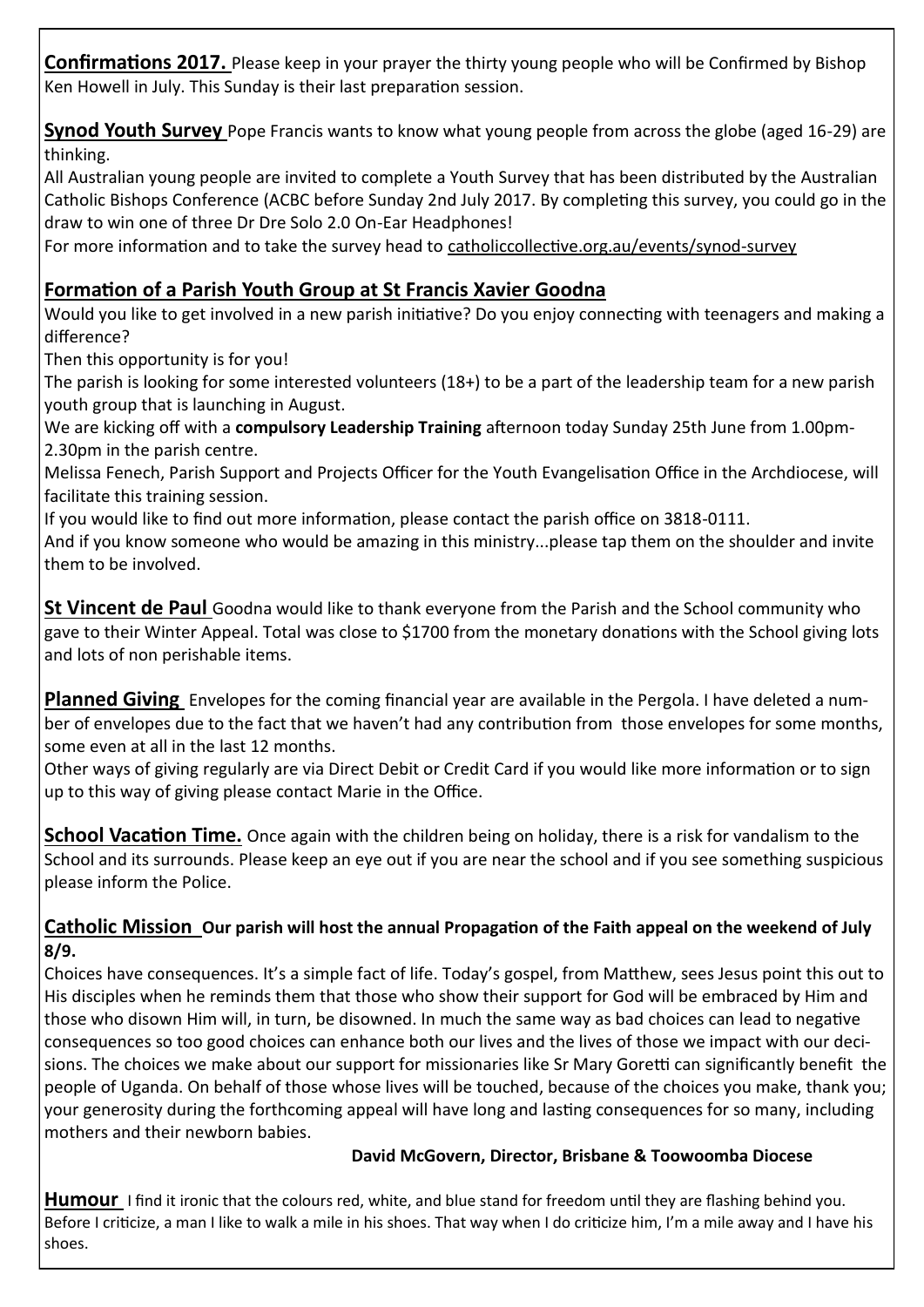## **Spirituality for Life**



The voice of the Spirit speaking of gratitude, generosity, responsibility and increase



*Each one of you has received a special grace, so, like good stewards responsible for all these varied graces of God, put it out at the service of others." (1 Peter 4:10)* 

**June 25, 2017 - 12th Sunday of Ordinary Times** *Everyone who acknowledges me before others I will acknowledge before my heavenly Father." MATTHEW 10:32*

Do you share your Catholic faith with others? Do you defend your Catholic faith or do you remain silent when the situation arises? Do you pray in public before meals? Pray for the strength and courage to be a joyful witness of our Catholic faith when the opportunity presents itself. *(Accessed from http:// archstl.org/stewardship/page/bulletin-inserts on 21June,2017)*

# **Stewards of the Church – Eucharistic Stewardship**

What do Christians bring to the Eucharistic celebration and join there with Jesus' offering? Their lives and Christian disciples . . . Disciples give thanks to God for gifts received and strive to share them with others. That is why, "...if this celebration is to be sincere and thorough, it must lead to various works of charity and mutual help, as well as to missionary activity and to different forms of Christian witness." (*Presbyterorum Ordinis,* 6)

*Stewardship – A Disciple's Response. A Pastoral Letter on Stewardship.*

*Because the loaf of bread is one, we, though many, are one body, for we all partake of the one loaf (1 Corinthians 10:17).*

Geez, there are times I come out of Mass and can't even remember a thing about what happened. It's almost like driving to work sometimes. I know I got in my car and left home. I got to the office, but it was like I was on auto-pilot the whole time.

But I do notice that I feel most prayerful when I am singing at Mass. Why? Well, because I was actually paying attention to what I was saying, and of course our singing is a form of prayer.

So I started paying more attention to what I was praying, and saying it deliberately – with meaning. And I started paying attention to what Father was praying. And I found the words of the Eucharist are enormously powerful, when I listen to them and pray them with the presider! And I realize that we are standing before God and addressing God with these words.

It is an effort, and I am not entirely successful, but it makes my worship meaningful – and helps me to live out the Christian life the other 167 hours in the week.

#### **Questions:**

Do we pay attention to what we are actually praying for at Mass? What are you praying for?

Do we pay attention to what we are actually thanking God for at Mass? What are you thanking God for?

The Eucharist becomes the sign and symbol of stewardship for the individual Christian and the Church. In the Eucharist, Jesus renews the covenant with us, but we in turn renew our covenant with Jesus and one another. In Eucharist, we bring our lives, our gifts, our resources, to the altar, and they too must be transformed into the Body and Blood of Jesus Christ. *Archbishop Thomas Murphy.*